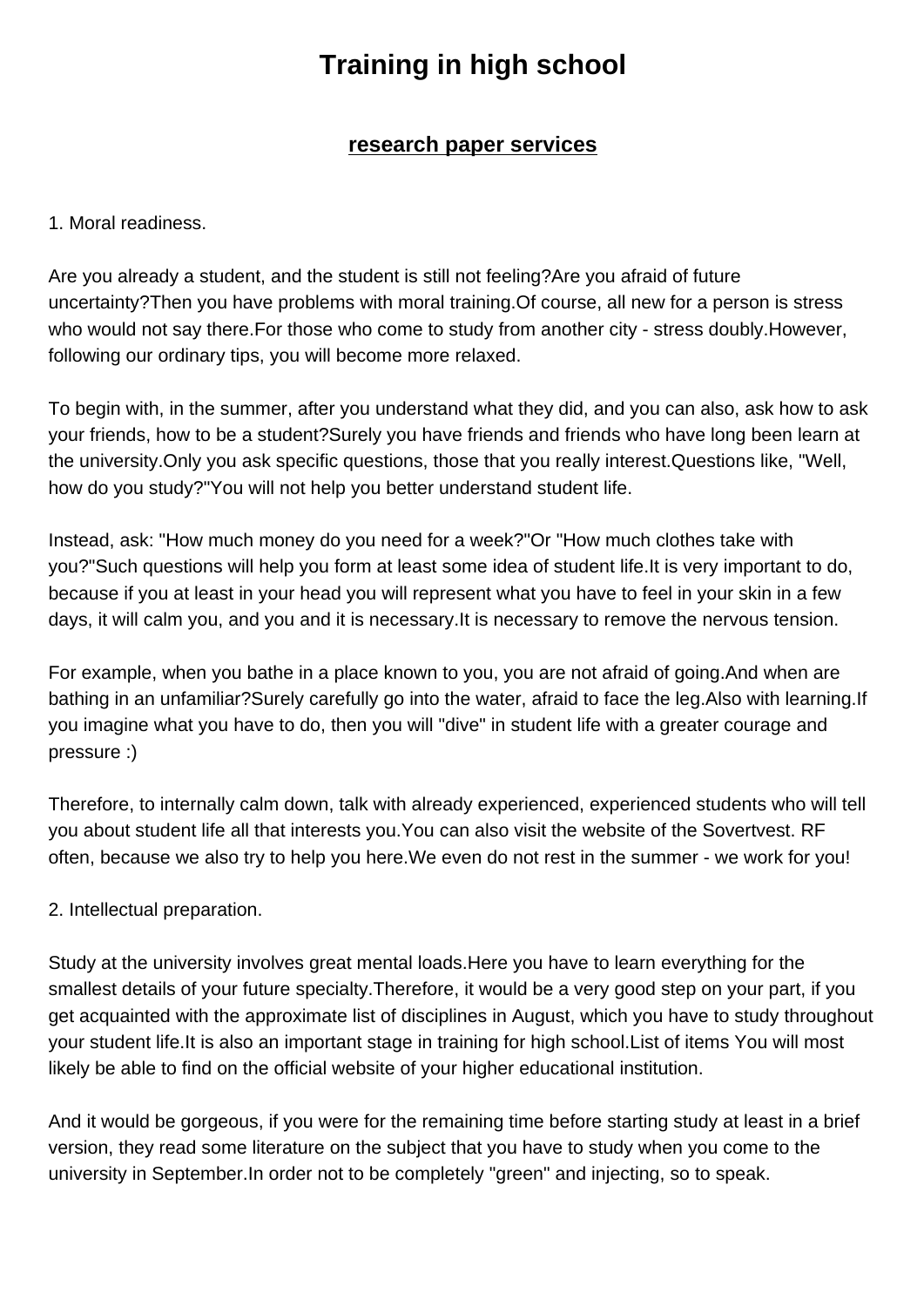Therefore, if you do not want to "overheat" from the loads that you have to feel at the university, then slowly (5-10 pages per day) start reading the literature according to your future learned subject.

First, as we have already said, you will even know a little about what you have to study, but, secondly, reading will help you tune in to the training paw.

Do you know why many freshmen are deducted immediately after the first session, and even before?Because they could not realize that they were now studying at the university, where you need to learn, and not to fully fool.There was no guys infusion.Therefore, do not repeat other people's mistakes, because you do not want to lose your place at the university, obtained by hard preparation for the exam.If we speak Russian, then do not stop at the very beginning of your learning.

## 3. Financial training.

As we wrote above, ask your friends how many money they need to live normally.It is important to you to know how much money to take with you to study, if you live in another city.

Tell your parents so that they will be swept away if you have a problem with money in your family.But we believe that your parents know that now they need to give you a fairly large amount of money.Well, if you learn not so far away from your home, and you will have the opportunity to come back home for every weekend.And if you come to study from afar?Therefore, it will look in advance on the Internet, how much will cost a travel in the city, how much you need to pay for the hostel, etc.

Also, do not forget that the lion's share of your money will "eat" feeding in the hostel.Therefore, pay special attention to this article of your expenses.Also do not forget that you will not only learn, but also rest.Therefore, this fact also consider when you, together with your parents, will decide how much money you need, in order to live normally and with relative comfort to live in another city.

Sometimes many students take the documents from the university due to the fact that they cannot get a new place.After all, living in a foreign city, and even without money is just unbearable.Therefore, spend money allocated by your parents with the mind.Try to distribute spending evenly throughout the week so that it is not to come to her end, that you have nothing to buy yourself.

Also, it would be very good for you to have your pocket money, so that if anything has always been a cash supply.Where to earn them, you ask?

4. Ensuring yourself with everything necessary for study.

The last of the stages of your training for learning in the university is the purchase of all that you need that you need to live in another city and study.Take care in advance about notebooks, handles, clothes and other most necessary things.It would also be very good if you bought a netbook for study.Why netbook, not, say, laptop?Answer You will find here: Netbook - Faithful